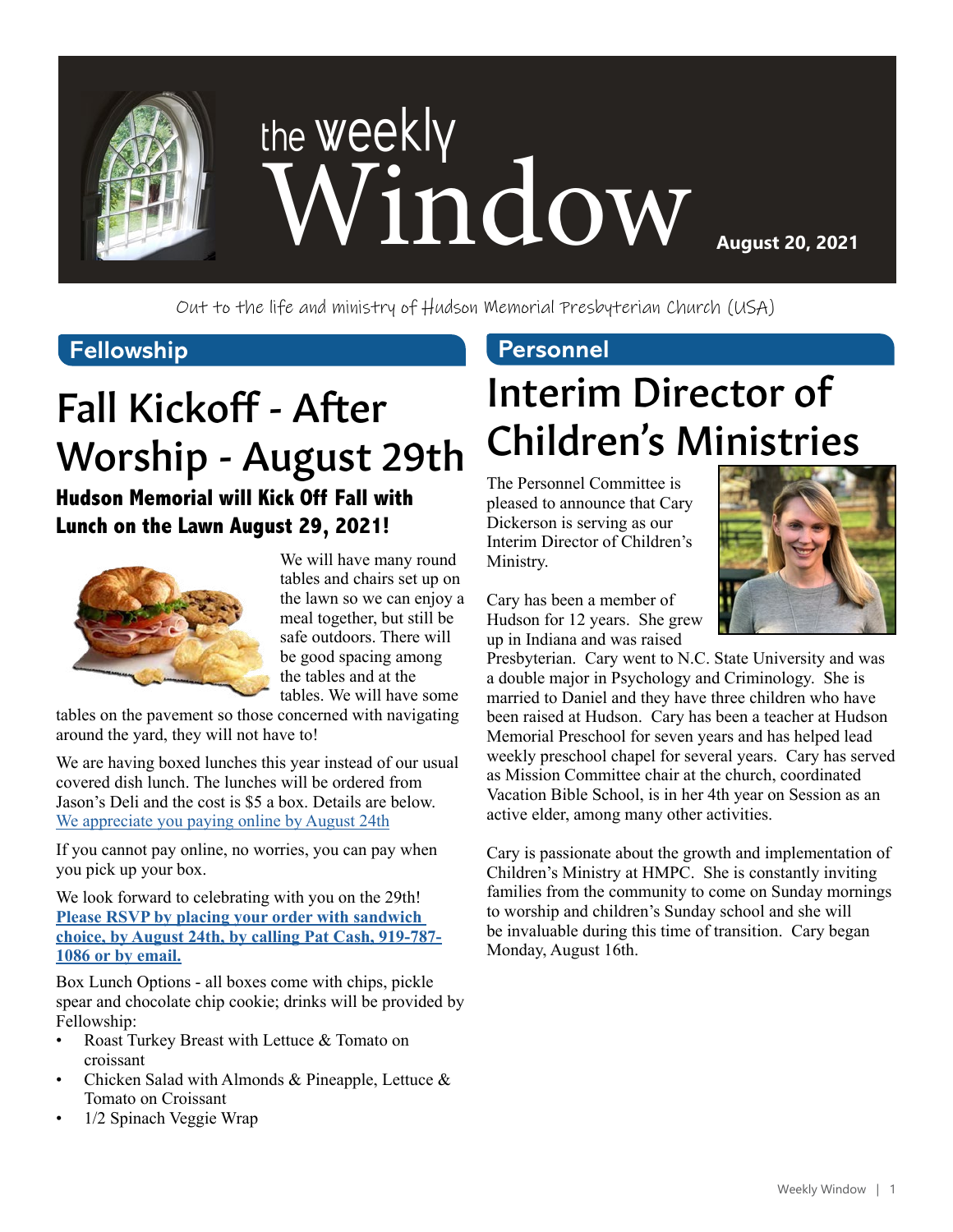#### **Adult Faith Formation**

### Waking Up with the Word

#### **August 24 - 6:30 am**



Waking Up with the Word will meet at 6:30 am at the WH Patio. The group

studies the scripture text that will be preached on the following Sunday. No previous Bible study experience is needed. The group centers their study around three questions - 1.What is a word or phrase that stands out to you in the text? 2. Allow that word or phrase to prompt a memory from your life, a thought on the passage or a metaphor. 3. What is Christ calling you to through the scripture text? [Contact Mac Schafer for more information.](mailto:mschafer%40hmpc.org?subject=)

### Presbyterian Pint



**August 26 - 7 pm** The men's group will meet on June 24th at

7 pm at Mac Schafer's backyard. This group meets for fellowship and discussion on faith and culture. Contact [Mac Schafer f](mailto:mschafer%40hmpc.org?subject=)or more information.

#### **Session Policy & The Pandemic**

This past week the Session instituted two new policies related to the pandemic:

1. In an effort to align with pandemic policies of the City of Raleigh and to protect vulnerable friends and members of HMPC, **masks are now required at all times inside the building of HMPC.** 

2. **Beginning August 23rd, the church and preschool staff will be asked to verify their vaccination status**  with their supervisor. If a staff member or teacher is unvaccinated they will be required to wear a mask at all time while on church property, both indoors and outdoors, and will need to show evidence of a negative test weekly to their supervisor.

**Masks remain required in worship on Sunday mornings in the sanctuary.** Hand sanitizer and disposable masks are available at every entrance to the sanctuary. Groups can continue to gather outside on church property where masks are optional. We simply ask that you would respect the social distancing needs of those around you.

Thank you for your continued patience and compliance.

### Women at the Well Fall Schedule

Women at the Well begins the fall schedule this month and welcomes women of all ages and stages to join us! The two groups have a different format, time and content.



#### **The weekly group** meets

Wednesday morning from 9:15-10:30am and uses a particular book chosen each semester as a guide for shared conversation, reflections, and prayer. **The monthly group** meets on the fourth Thursday of each month at 6:00 pm (sometimes the third Thursday to avoid holidays etc.) and uses a podcast as the basis for discussion on topics of interest. Both groups are wonderful opportunities for women to get to know each other as we discuss the intersection of culture and faith and our own spiritual journeys. Each group met on Zoom until recently and while current plans are for in person meetings, this may be amended to return to Zoom if the Covid Delta variant continues to spread and local numbers continue to rise.

#### **Wednesdays - August 25 - December 8. 9:15-10:30 am HMPC Parlor or Zoom**

The weekly group is using *Miracles and Other Reasonable Things: A Story of Unlearning and Relearning God* by Sarah Bessey. Current participants do not need to re-register. Books may be purchased for \$12.00, [you may pay](mailto:https://www.eservicepayments.com/cgi-bin/Vanco_ver3.vps%3Fappver3%3DFi1giPL8kwX_Oe1AO50jRnQ574HZh5kFEHVJ6e5We_Us4NSQukCYDzKLUtTTUlsf2EvVVAEjqawDomKT1pbouTsRltlX7QEmZN4jxtbsYBc%3D%26ver%3D3?subject=)  [online](mailto:https://www.eservicepayments.com/cgi-bin/Vanco_ver3.vps%3Fappver3%3DFi1giPL8kwX_Oe1AO50jRnQ574HZh5kFEHVJ6e5We_Us4NSQukCYDzKLUtTTUlsf2EvVVAEjqawDomKT1pbouTsRltlX7QEmZN4jxtbsYBc%3D%26ver%3D3?subject=) by cash or check to HMPC with Women at the Well notated, or you may get the book on your own. If we are



[ordering a book for you let us know no later than August](mailto:pcash%40hmpc.org?subject=)  [18.](mailto:pcash%40hmpc.org?subject=) Participants in the morning group typically commit to the entire semester.

**Thursdays - August 26, September 23, October 21, November 18 and December 16. 6 pm by Zoom** Participants can attend regularly or occasionally and will receive the podcast the weekend before our meeting. Current participants do not need to re-register. [For more information or to register for either group](mailto:dkirk%40hmpc.org?subject=)  [beginning with the August meetings contact Debbie Kirk](mailto:dkirk%40hmpc.org?subject=)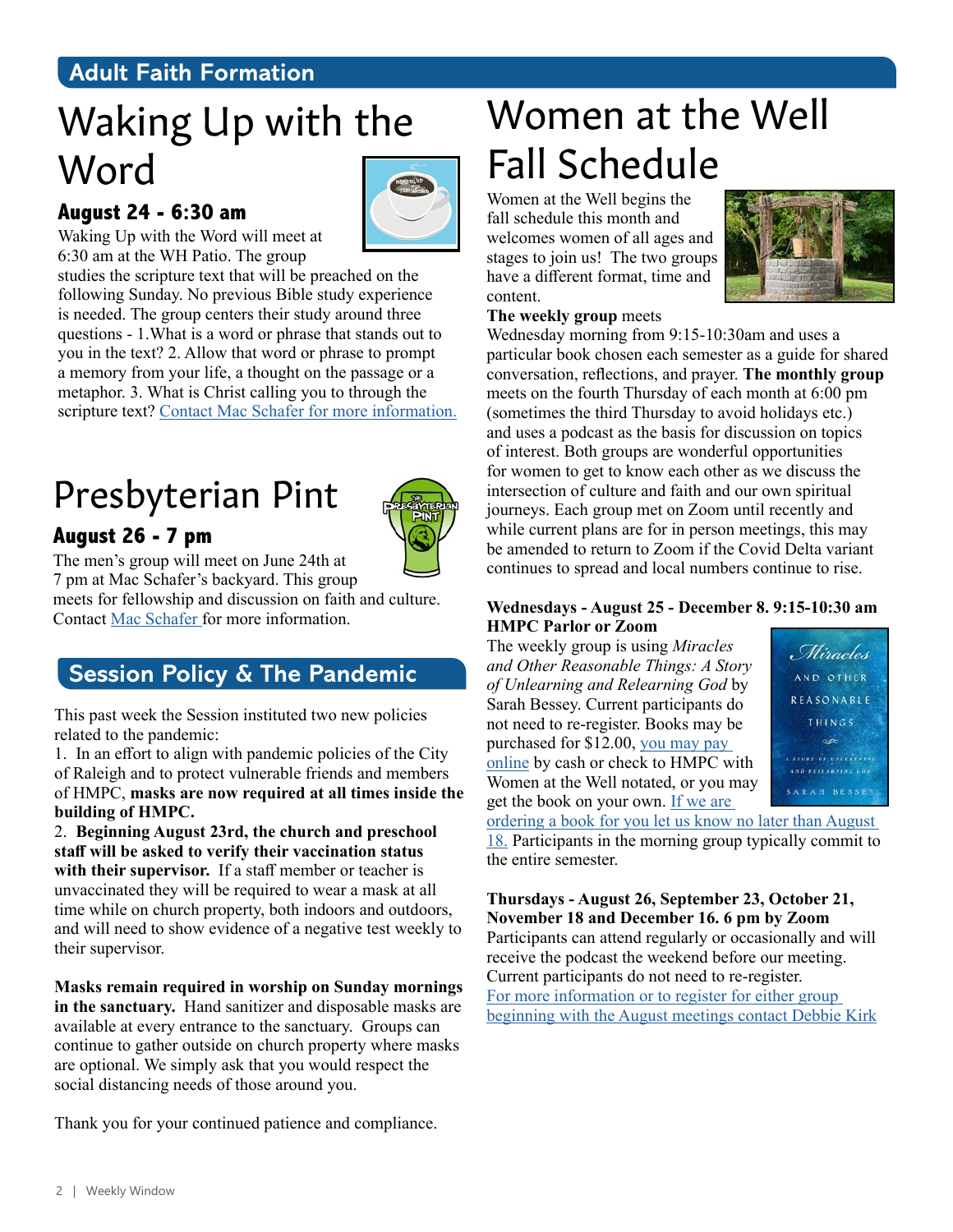### **Youth Ministry**

### Youth Programs Blessing of the

- **• 2022 Confirmation Class Current 7th Graders and Older –** If you plan on participating in Confirmation this year, start thinking about who you might want to be your Confirmation Mentor! This can be any adult who is a part of the HMPC family. If you have any questions, feel free to contact Rich Richards
- **• Rising Fifth Grade Youth and Parent E-mail Information Needed –** The Explorers 5-6-7 Sunday School Class (for grades 5-7) and the Middle School Youth Group (grades 5-8) are excited about the rising fifth grade youth that will be moving into the church's youth program this fall. If you would like to be added to the mailing list, please e-mail the following information to Rich Richards: the youth's name, school, and e-mail address, and parent's name, telephone number, address, and e-mail address.

## **Children & Youth Ministries**

# Backpacks

Children and youth are invited to bring their school backpacks to worship on **Sunday, August 22nd**. Each

student will receive a backpack tag with Isaiah 55:12 on it. We hope to see you as the traditional school year begins.



### **Director of Music Ministries**

*"Use what talents you possess; the woods would be very silent if no birds sang there except those that sang best."*  -Henry Van Dyke



Through a whirlwind of happy circumstances and family support, my husband and I have bought a house in a quiet neighborhood in Durham. The neighborhood is full of trees, deer, a variety of wildlife and birds. As I am settling in and enjoying my setting, I remembered the above quote. It is the essence of my philosophy of church music.

There are many blessings which go along with choral singing. One of my favorites is that many voices make a beautiful sound. The quality and power of the sound isn't dependent upon the strongest or most beautiful voice but in the blending of all the voices together.

With church vocal, bell or instrumental choirs the blessings abound. For me, no blessing is greater than the small group atmosphere which is created by regular rehearsals and the sharing of the joys and concerns of our lives.

I am so excited to be here and over the course of the next few weeks I will introduce myself through this newsletter. My hope is that by getting to know me better you will feel even more welcomed into the flourishing music ministry at Hudson Memorial.

### **Position Available**

### Part-time Communications Specialist

Hudson Memorial Presbyterian Church is looking for a part-time (25 hours per week) Communications Specialist. This position will be responsible for all marketing and publication materials put out to the public and members of the church. The position supports staff, officers and ministry leaders in conveying the church vision and message to their target audience.

Responsibilities include branding, electronic resources and printed materials. Hudson is looking for an excellent communicator with the capacity to produce high quality work and juggle multiple projects.

Applicants should have proficient knowledge of social media and strong technical skills with Adobe Creative Suite and Microsoft Office. A Bachelor's degree with concentration in Communications or Marketing is preferred.

If you know someone who might be interested in the position please have them send a cover letter and resume to [jobs@hmpc.org.](mailto:jobs%40hmpc.org?subject=) The successful candidate will be not be a Hudson member or family member.

Many blessings, Barbara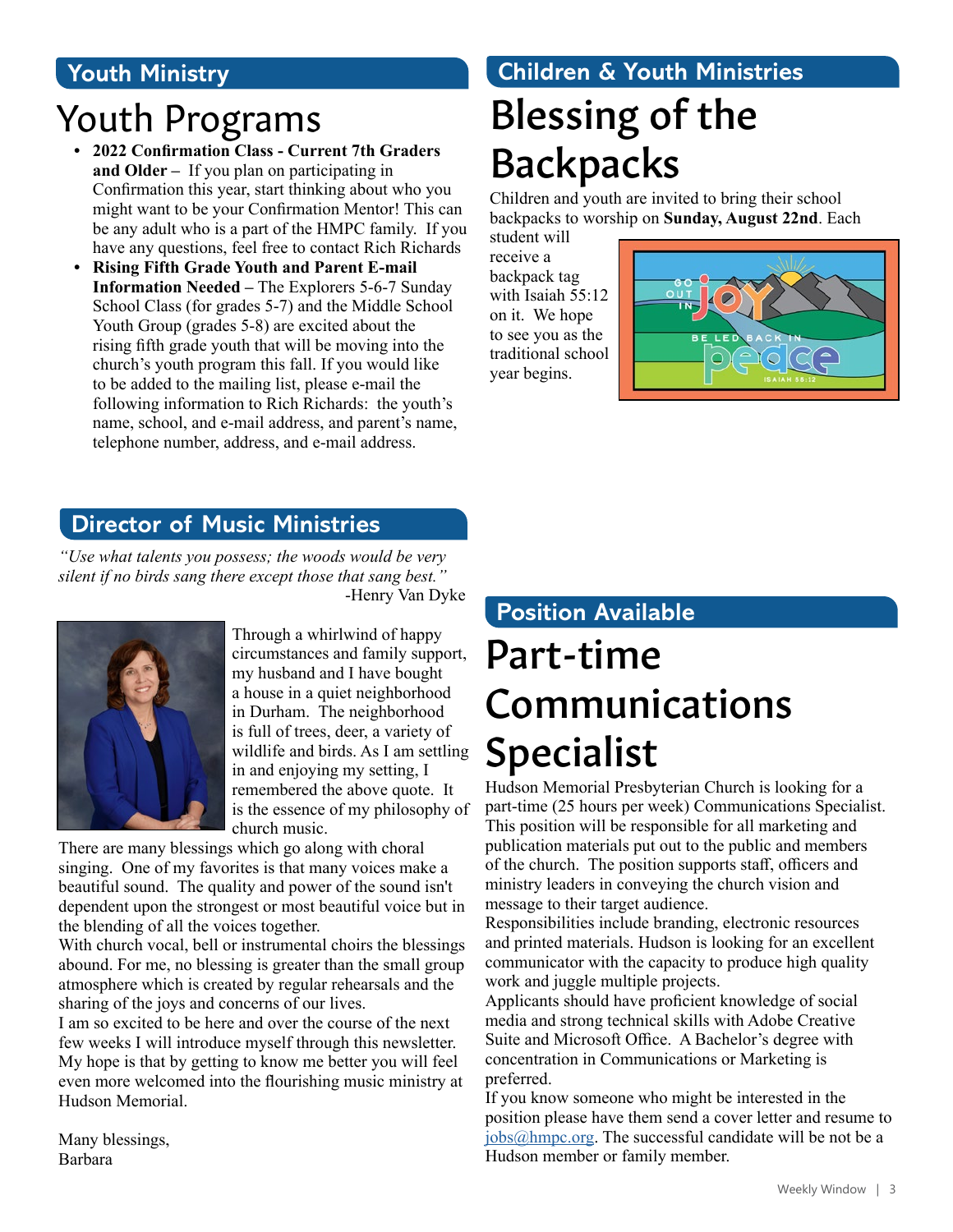#### **Property**

### A Welcoming Space

Last week the room formerly known as the "John Knox Room" was completed. This is the room at the foot of the new ramp from the sanctuary that empties out onto the first floor hallway. Last year, when preparations for the new ramp were being made, the Session voted to make the John Knox Room a soft seating area. It is now a warm and inviting space for informal conversations, small meetings and hospitality. The room has already been used for interviews, pre-marriage counseling, baptismal preparation, planning memorial services, small committee meetings, receptions, memorial service displays, quiet conversation and meditation.

Last week the final touch to the room were added: Two paintings by local artist Kathy Ammon. One painting is entitled, "Eyes to See" and another specifically commissioned for Hudson this year called, "And Also with You." These two paintings were donated anonymously in coordination with the 60th Anniversary Capital Campaign team which implemented the re-purposing of this space. We hope members, friends and guests will spend time with these painting. We believe that they speak to our faith and the human journey within community. Below is information on Kathy's background:

"Kathy Ammon's paintings are recognized by her expressive style, responsive approach to the figure and universal themes of life, love, and faith. She is an accomplished artist with strong vision for revealing the sacred in human relationships and everyday life experiences. Kathy has worked as a professional artist since 1988, showing and selling her paintings in acrylics and mixed media on canvas, paper, and panel. From 1996- 2011, she had a public studio at Artspace of Raleigh NC and enjoyed a large following of supporters, patrons, sales, and exhibitions. She retreated from the public eye in 2012 to her home studio where she found time and freedom to explore new art processes and community experiences. Ammon started Threshold arts studio at Apex UMC in 2014 to create space for herself and others to express the spirit through creative art and faith experiences. Then, between 2016-2019 Ammon's life shifted dramatically into a new season and impacted her focus and vision for her art. When the winds of change shifted again in 2020 for everyone and everywhere, placing some things on hold or stopping completely, Ammon continued with her artmaking evolving vision and faith. As this new 2021 season unfolds, Kathy plans to share this new work soon, that seems created for these challenging times, along with more opportunity to see, connect, and acquire her work once again."





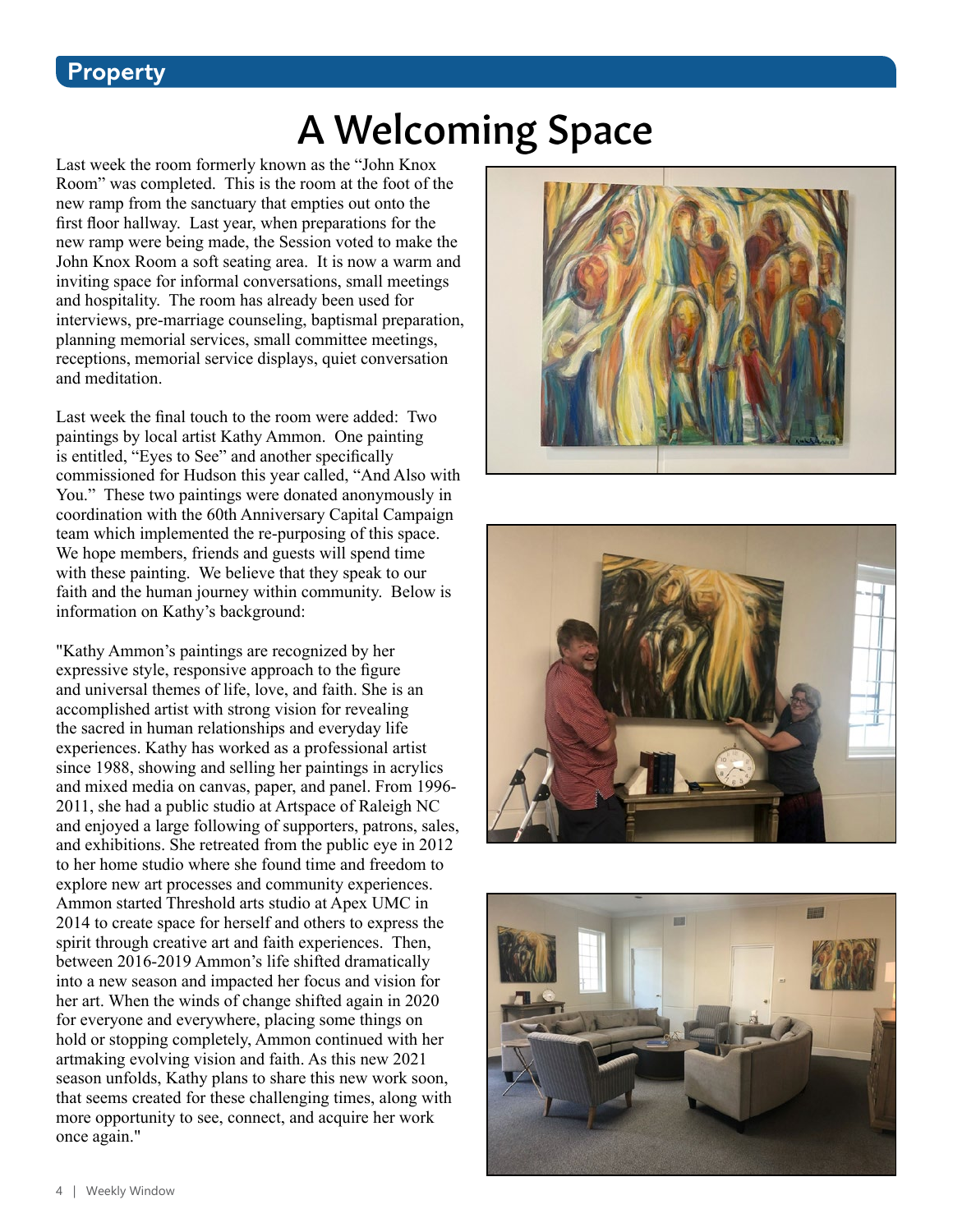#### **Missions**

### August Special Offering

#### **Presbyterian Disaster Assistance**

Your gifts to this offering provide core funding for the work of PDA, enabling immediate response to national and international disasters and strengthening ongoing work such as training and development, refugee ministry, and response to disasters that do not receive media attention.

Funds are divided among Presbyterian Disaster Assistance, Self-Development of People, and the Presbyterian Hunger Program. You may mail your donations to the church, [donate online](https://www.eservicepayments.com/cgi-bin/Vanco_ver3.vps?appver3=Fi1giPL8kwX_Oe1AO50jRnQ574HZh5kFEHVJ6e5We_Us4NSQukCYDzKLUtTTUlsf2EvVVAEjqawDomKT1pbouTsRltlX7QEmZN4jxtbsYBc=&ver=3), or text to give (text amount PDA) example (25 PDA to 888-906-0744).

### August Tend My Sheep

#### **Food Bank of Central and Eastern North Carolina**

In August we will collect whole grain cereal, pasta, and rice for The Food Bank of Central and Eastern North Carolina. This will also be the Mission focus of VBS to tie the two together and



promote our Hunger Action focus among non-member families attending VBS. Please bring your donations to church with you on Sunday, August 22nd or you may drop off your donation during the week to the church office.

### Hunger Action: Share Your Bounty With **Others**

Calling all gardeners! Too many tomatoes, zucchini, etc.? Did you know that you can donate what you don't need to the Interfaith Food Shuttle through their Plant a



Row for the Hungry program? Plant a Row for the Hungry encourages garden communities and individuals to donate fresh vegetables, fruit, and herbs to people in need. The Food Shuttle is the Plant a Row partner in the Triangle, distributing your home-grown produce to local food pantries, shelters, and other hunger-relief organizations. Just one pound of your fresh produce supplements four meals. We cannot accept produce grown with animal manure not composted to USDA Organic standards or sprayed with pesticides within two weeks of harvest. If you have food from your gardens to share, contact Andrea Mouw armouw@gmail.com You can drop your produce off at her home (near Carroll Middle School) Scott Mouw will take it to IFFS on Fridays.



Beth Follensbee loves the landing at her future back door built by volunteers from Hudson Memorial Presbyterian!

Photo from the Avery County Habitat for Humanity Newsletter

### **Deacon Ministry** Prayers for Households



Prayer is foundational to the ministry of the Deacons and we consider it a privilege to pray with and for our church family. The Deacons are praying for member households each week,

with the goal of praying for each and every member of our congregation. These households are listed below so the congregation can join in praying for them as well. Each household will receive a positive note of encouragement from the Deacons in the mail. If you have a specific request for prayer, you can submit a prayer request at HMPC.org or you may call 919-787-1086 and press 2 for the Deacon's Prayer Line. Tony Bedini is the Deacon on Call for August. Please keep these families in your prayers:

- *• Katy, Will, Maggie and Gavin Waugh*
- *• Traci Weaver*
- *• Julie Webb*
- *• Marilyn Webb*
- *• Libby Wendt*
- *• Blanche Wenge*

#### **Notary**

Pat Cash, Church Business Administrator, is a Notary Public. If you have a need for a Notary, [please contact](mailto:pcash%40hmpc.org?subject=)  [her,](mailto:pcash%40hmpc.org?subject=) or give her a call at 919-787-1086 to set up a time to have your document notarized. We will follow Hudson's guidelines to safely distance.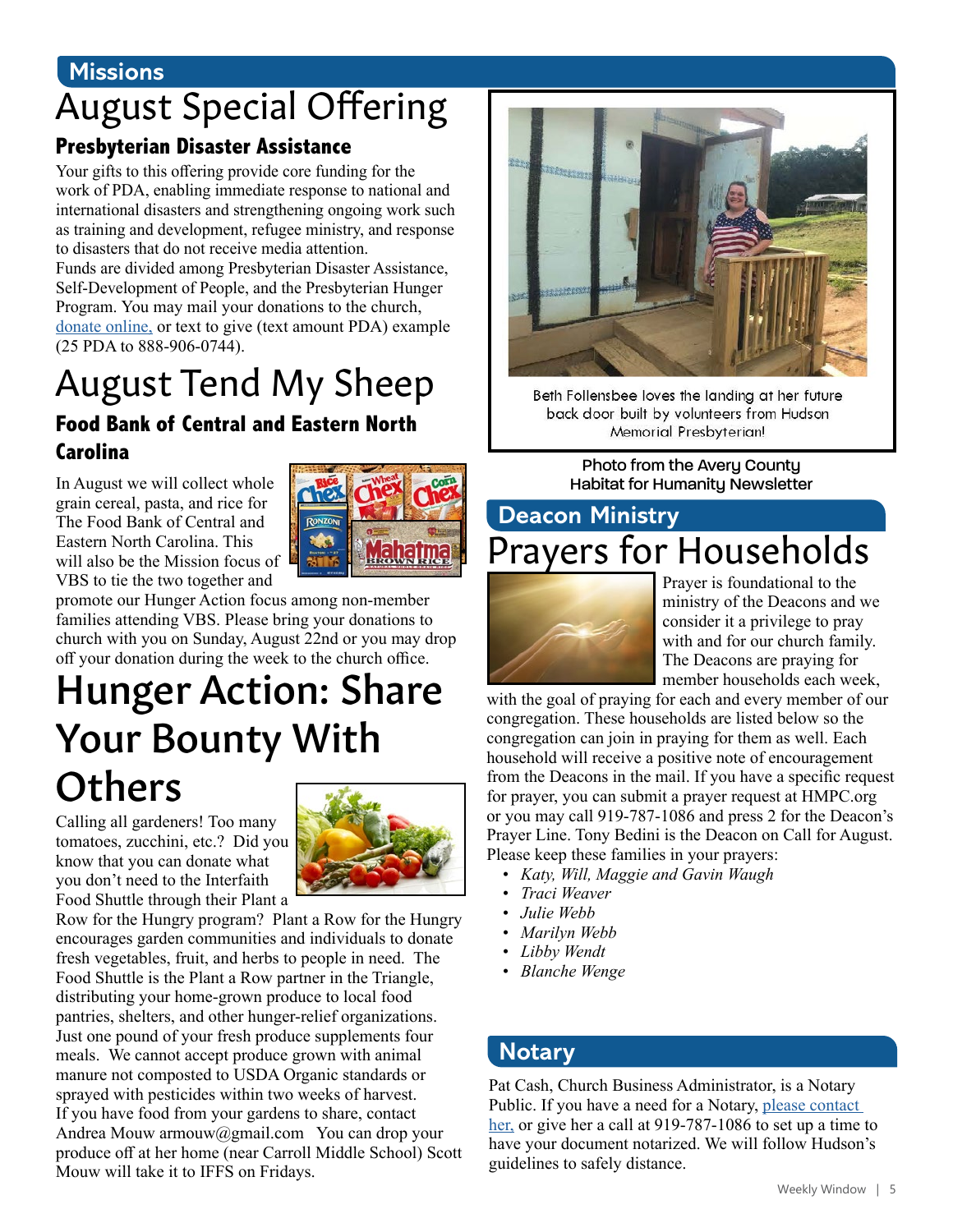### **From the HMPC Staff** Staff Email Addresses

When you receive an email from one of Hudson's staff members, please verify that the email address is their first initial then last name @hmpc.org - examples mschafer@hmpc.org, dkirk@hmpc.org.

There have been some spam emails being sent, making them look like they are coming from the church. In those cases, the "from" email address is not correct. If you receive those, please do not respond or click on any links.



### Three Ways to Give at **Hudson Memorial**







### **Fellowship**

### Amazing Grays First Thursday Lunch

Our fellowship time at lunch out the past three months has been great to see, eat, and share a meal with everyone. However, with the most recent surge in COVID-19 variants, we would not like any of our members to become infected.

After much consideration, we are putting our lunch out on hold. We look forward to the time we can resume our lunch out and other Amazing Grays programs at our church.

### **Staff Directory**

**Mac Schafer** – Pastor & Head of Staff [mschafer@hmpc.org](mailto:mschafer%40hmpc.org?subject=) **Debbie Kirk** – Associate Pastor, Spiritual Growth &

Nurture - [dkirk@hmpc.org](mailto:dkirk%40hmpc.org?subject=)

Aleta Ash, Minister of Visitation – [aash@hmpc.org](mailto:aash%40hmpc.org?subject=) **Barbara Loehr-Fox**, Director of Music Ministries

bloehr-fox[@hmpc.org](mailto:pchoplin%40hmpc.org?subject=)

**Rich Richards**, Interim Director of Youth Ministries – [rrichards@hmpc.org](mailto:rrichards%40hmpc.org?subject=)

**Cary Dickerson, Interim** Director of Children & Family Ministries – cdickerson[@hmpc.org](mailto:rmcconnell%40hmpc.org?subject=)

**Gina Hayek**, Director of Joyful Noise – [ghayek@hmpc.org](mailto:ghayek%40hmpc.org?subject=) **Carol Yeargin**, Organist – [carolyeargin@gmail.com](mailto:carolyeargin%40gmail.com?subject=)

Pat Cash, Business Administrator – pcash@hmpc.org

**Cheri Thomas**, Bookkeeper - [cthomas@hmpc.org](mailto:cthomas%40hmpc.org?subject=)

**Dorothy Roche**, Preschool Director – [droche@hmpc.org](mailto:droche%40hmpc.org?subject=)

**Joyce Hawkins**, Assistant Preschool Director – [jhawkins@hmpc.org](mailto:jhawkins%40hmpc.org?subject=)

**Hope Parangi**, Church Hostess – [hparangi@yahoo.com](mailto:hparangi%40yahoo.com?subject=)

### **Online Community**

Stay in community with us. We can be found online at:

- facebook (HudsonMPC)
- Twitter (Hudson Memorial PC)
- Instagram (hudsonmemorialpc)



Follow us and like us!

#### **Calendar**

#### **Sunday, August 22**

- 10:30 am Worship Blessing of the Backpacks
- 10:45 am Children's SS Playgarden
- 11:30 am Fellowship

#### **Monday, August 23**

- 7 pm Session Parlor
- 8 pm Alanon, AlaTeen, AlaKid GH, 227, 236

#### **Tuesday, August 24**

- 6:30 am Waking Up With the Word WH Patio
- 7:30 pm Boy Scouts GH, 234

### **Wednesday, August 25**

- 9:15 am Women at the Well Parlor
- 6:15 pm Handbells
- 7:30 pm Chancel Choir

### **Thursday, August 26**

- 6 pm Women at the Well Zoom
- 7 pm Presbyterian Pint Mac Schafer's Backyard

### **Sunday, August 29**

- 10:30 am Worship
- 10:45 am Children's SS Playgarden
- 11:30 am Lunch on the Lawn